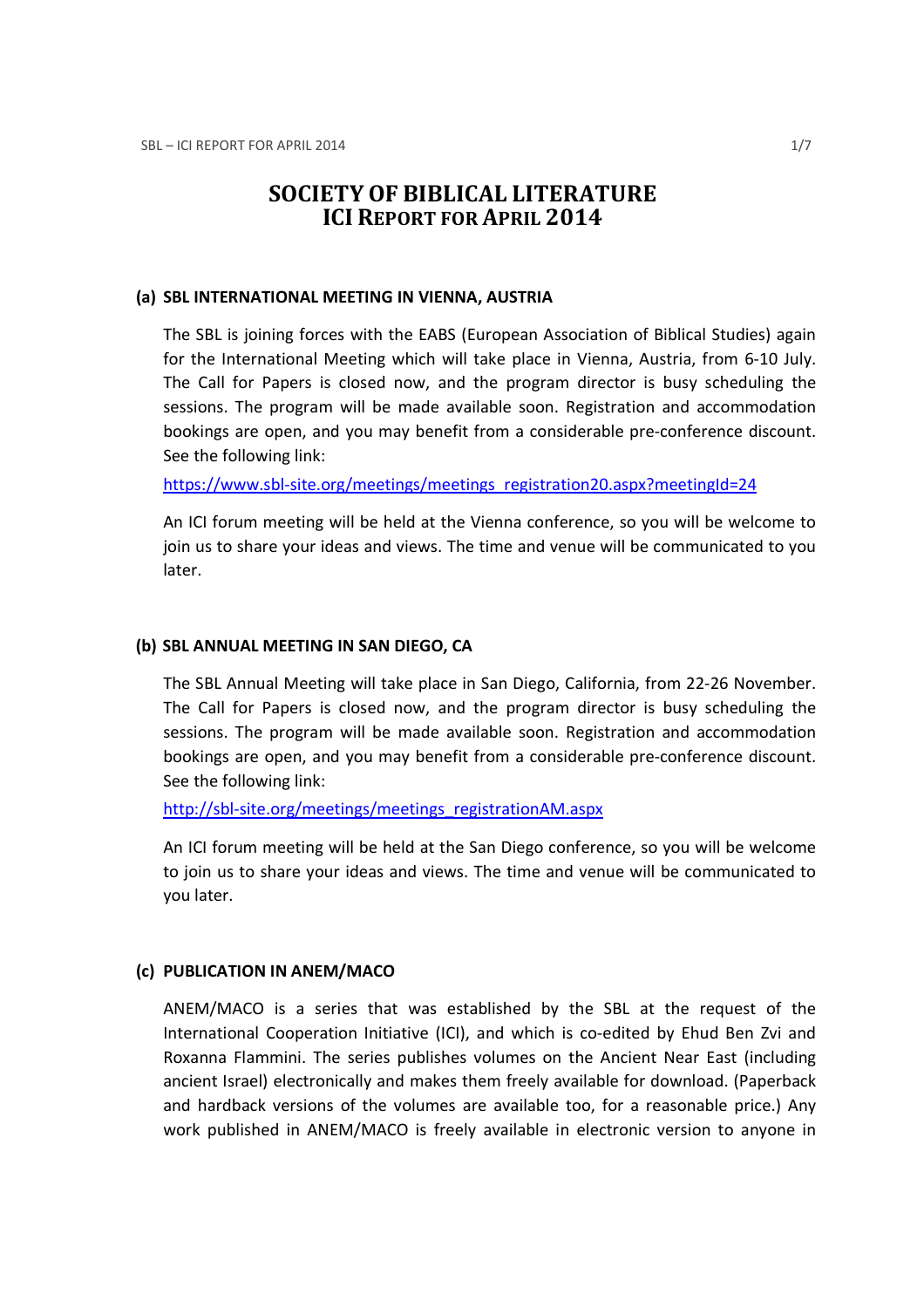perpetuity. To view the volumes published in the series, please go to http://www.sblsite.org/publications/Books\_ANEmonographs.aspx

The latest volume in ANEM/MACO is still hot of the press! See the further information below, as well as the link where it can be downloaded for free.

# Deuteronomy–Kings as Emerging Authoritative Books: A Conversation

# Diana V. Edelman

Why did the books of Deuteronomy, Joshua, Judges, Samuel, and Kings grow in authority during the Persian and Hellenistic periods and begin to be collected and read in sequence? In this collection of essays, each of the five books is addressed by two established scholars who explore themes and topics that made that book a candidate to be read and reread in the specified periods in which most scholars would agree the book was gaining authority. The focus is not on when each book was written or the historicity of the material contained in it but on the larger impact the book might have had on primary or secondary audiences as part of emerging Torah. The volume focuses uniquely on why readers and rereaders in the Persian and Hellenistic periods found these books to encapsulate emerging Jewish identity and how they used the past to address the present and the future. This book will appeal to those who want to understand more fully the socio-religious function of emerging Torah in the Persian and early Hellenistic periods.

To download the book for free, paste the following link into your browser: http://www.sbl-site.org/assets/pdfs/pubs/9781589837409openaccess.pdf

#### (d) PUBLICATION IN IVBS

IVBS is a series that was established by the SBL at the request of the International Cooperation Initiative (ICI), and which is co-edited by Monica Melanchthon and Jione Havea. IVBS encourages in particular submissions from scholars in the present seven international regions for which it has editorial boards: Africa, Central and Eastern Europe, Latin America, Middle East-South Asia, Northeast Asia, Pacific, and Southeast Asia. Interregional collaborations are also welcome. IVBS publishes works in English and in any other language for which its editors can find qualified peer reviewers. Any work published in IVBS is freely available to anyone in perpetuity. The series publishes work generally in the area of reception history and criticism. The scope is not limited to any particular biblical text or historical timeframe. The works will mainly be published in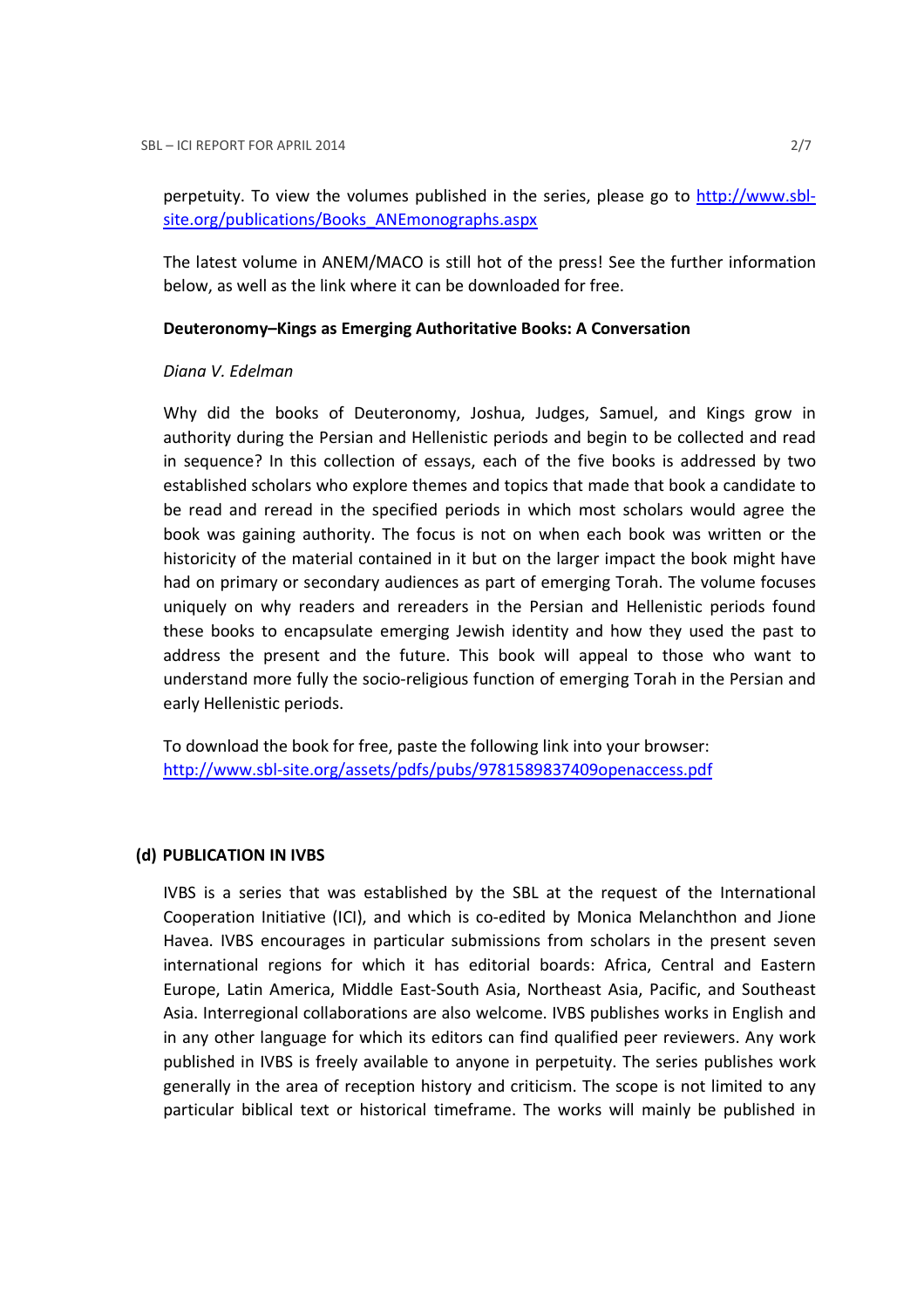English and, wherever possible, also in primary languages of authors. For more information please go to http://ivbs.sbl-site.org/home.aspx. If you would consider publishing your work in this series, feel free to contact one of the two general editors, Monica Melanchthon or Jione Havea.

# (e) PUBLICATIONS: ONLINE BOOKS – NEW BOOKS ADDED

(For the full list, please go to http://www.sbl-site.org/publications/Books\_ICIbooks.aspx)

# Revelation

Knight, Jonathan. Revelation. Readings: A New Biblical Commentary. Sheffield: Sheffield Phoenix Press, 2011.

This reading of Revelation views the text as John's response to the problem of social accommodation in the churches of Asia Minor. Knight works from the hypothesis, now increasingly argued in scholarly circles, that there was no persecution of the Christians by the emperor Domitian at the end of the first century CE, and he explains the references to martyrdom in the Apocalypse as mainly symbolic. Knight argues that John is creating awareness of a crisis in order to call his readers to a stricter pattern of behaviour than Paul had allowed when writing to the Corinthians. This readable chapter-by-chapter commentary on the book concludes with a section on the main theological ideas of Revelation. This is a reprint of the edition originally published in 1999.

# Hosea (Second Edition)

Landy, Francis. Hosea (Second Edition). Readings: A New Biblical Commentary. Sheffield: Sheffield Phoenix Press, 2011.

This reading of Hosea explores the book from a feminist, psychoanalytical and poetic perspective. What is God doing with a prostitute? How does the theme of prostitution relate to the abjection of the woman as the other, and the fantasy of sexual ecstasy, precisely because she escapes patriarchal order? Where is the prophet situated in the dialectic of rage and desire that both seduces and condemns Israel? The prophet's voice is both masculine and feminine, and poetically embodies the sensuality of wayward Israel. The ambiguity of voice is also that of the prophet's role, which is both to nurture Israel, as on its Exodus from Egypt, and to be the trap that destroys it. The problematic of voice and prophetic function is evident in the vivid dissection of Israel's social institutions, whose disintegration is inversely related to the centrality of the discussion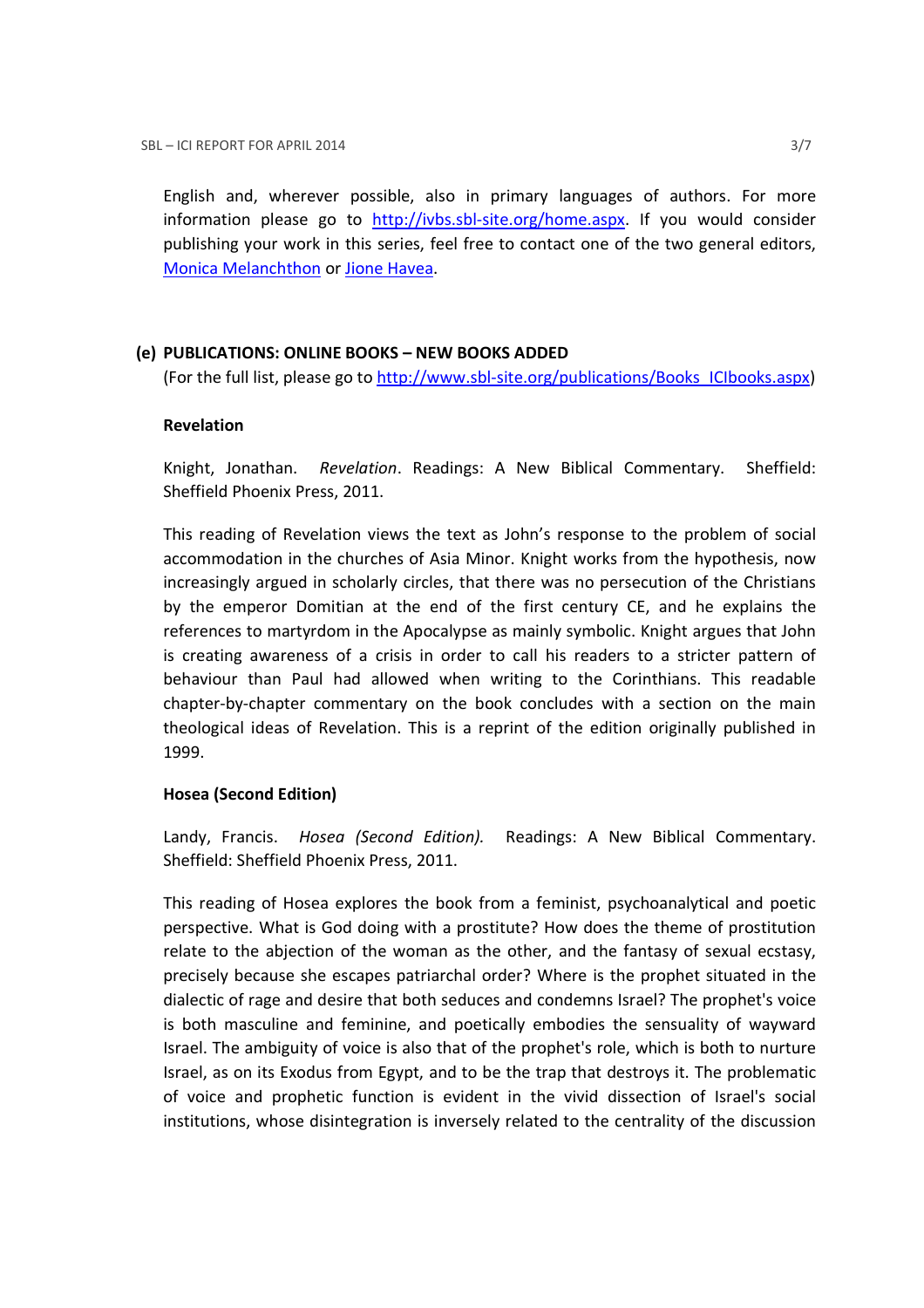in the structure of the book, and in the violent swings from despair to impossible hope. The focus on immediate and uncontrollable entropy, manifest in extended tangled metaphors, that occupies the centre of the book, is framed in the outer chapters by intertextual references to Israel's primordial vision, and the romantic distantiation of the Song of Songs, in which the erotic and poetic contradictions of the book find their perhaps ironic resolution. This is an extensive revision of the 1995 edition.

# The Great Name: Ancient Egyptian Royal Titulary

Leprohon, Ronald J. The Great Name: Ancient Egyptian Royal Titulary. Writings from the Ancient World. Atlanta: Society of Biblical Literature, 2013.

The titulary of the ancient Egyptian king was one of the symbols of authority he assumed at his coronation. At first consisting only of the Horus name, the titulary grew to include other phrases chosen to represent the king's special relationship with the divine world. By the Middle Kingdom (late twenty-first century B.C.E.), the full fivefold titulary was clearly established, and kings henceforth used all five names regularly. This volume includes all rulers' names from the so-called Dynasty 0 (ca. 3200 B.C.E.) to the last Ptolemaic ruler in the late first century B.C.E., offered in transliteration and English translation with an introduction and notes.

# Rethinking Paul's Rhetorical Education

Schellenberg, Ryan S. Rethinking Paul's Rhetorical Education: Comparative Rhetoric and 2 Corinthians 10-13. Early Christianity and Its Literature, 10. Atlanta: Society of Biblical Literature, 2013.

Scholars debate whether Paul had formal or informal training in Greco-Roman rhetoric. Using 2 Corinthians 10–13, Schellenberg demonstrates that Paul's rhetorical strategies are also attested in speakers without formal training. The appearance of these strategies does not constitute evidence that Paul received formal rhetorical education.

# Prophets Male and Female: Gender and Prophecy in the Hebrew Bible, the Eastern Mediterranean, and the Ancient Near East

Stökl, Jonathan and Corrine L. Carvalho. Prophets Male and Female: Gender and Prophecy in the Hebrew Bible, the Eastern Mediterranean, and the Ancient Near East. Ancient Israel and Its Literature, 15. Atlanta: Society of Biblical Literature, 2013.

Biblical scholars and scholars of the ancient Mediterranean consider Old Testament prophetic texts, prophecy in ancient Mesopotamia and in early Christianity. Using the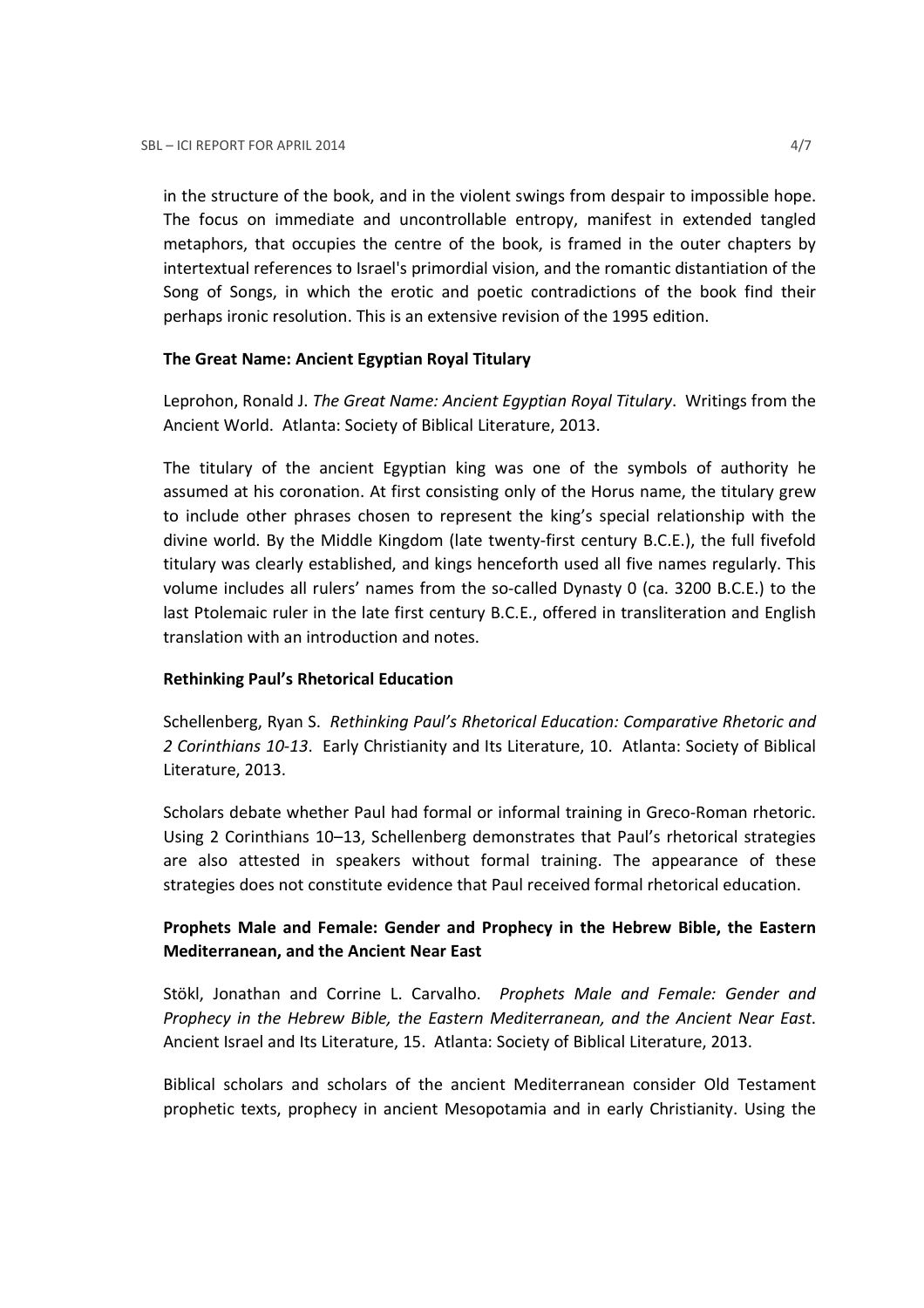most current theoretical categories, they demonstrate how essential a broad definition of gender is to understand both the delivery and content of ancient prophecy

# (f) EVENTS

The SBL maintains a significant list of events taking place anywhere in the globe. For the full list please go to http://www.sbl-site.org/meetings/events.aspx

A selection of events is listed below—mainly those taking place in ICI regions.

Please provide information on conferences in your region, including calls for papers, to Sharon Johnson at sharon.johnson@sbl-site.org.

#### May 25-29, 2014

## The Pentateuch within Biblical Literature: Formation and Interaction

This international conference; held at the Israel Institute for Advanced Studies in Jerusalem; explores the fundamental research problem defined so clearly by Wellhausen over a century ago. The primary focus will be the formation of the Pentateuch and its dynamic interaction with both the prophetic corpus and the historiographic literature of the Hebrew Bible. Particular attention will be paid to crucial methodological issues such as the problem of narrative continuity in the ancient world, linguistic dating of biblical texts, the significance of archaeology and historical geography, and the relevance of Second Temple literature for understanding the formation of the Pentateuch. The conference, which features several interactive workshop sessions, is structured to encourage significant time for discussion among participants. The conference organizers are Jan Christian Gertz (Heidelberg University), Bernard M. Levinson (University of Minnesota), Dalit Rom-Shiloni (Tel Aviv University), and Konrad Schmid (University of Zurich).

More information: http://ias.huji.ac.il/pentateuch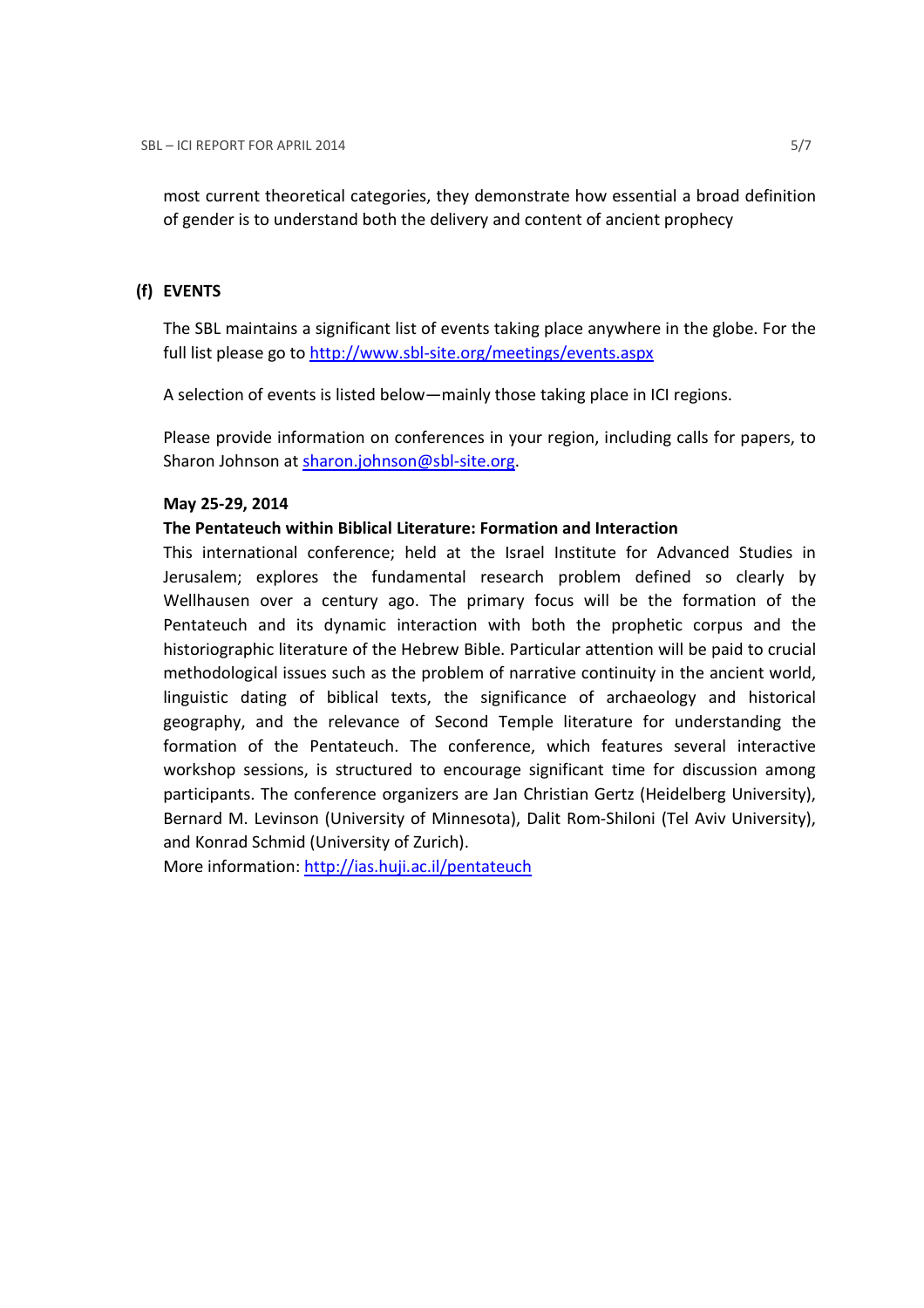#### May 31, 2014

#### Call for Papers Deadline: Biblical Exegesis between East and West

Review of Ecumenical Studies issue 3/2014 invites authors of various confessions to discuss the differences and similarities in the field of Biblical studies and to illustrate the extent to which they have mutually learned from one another. How can an Orthodox Bible scholar employ the historical-critical method? What could a Protestant theologian learn from the Orthodox Biblical exegesis? Is there an Orthodox Biblical exegesis at all? What would be its characteristics and what is the opinion of the rather critical Bible scholars on this approach?

More information

#### June 16, 2014

#### MATS 2014, Call for Papers Deadline

The biennial conference of the Melanesian Association of Theological Schools will be held at the Christian Leaders' Training College, Mt. Hagen, Papua New Guinea, from 7- 11 July 2014. The conference theme, Gospel Responses to Vital Issues Facing the Melanesian World in the 21st Century: Biblical, Theological, Missiological, allows for a wide range of papers addressing church, government, and globalization issues, as well as social, cultural, and moral concerns in Melanesia. Persons who hold or are undertaking a postgraduate degree in a theology-related field are invited to present 30 minute papers that will be followed by 15 minutes of questions from the audience. Papers on the theme are preferred but others will be accepted. Send abstracts of 250 words by email (as Word attachments) to Dr. Doug Hanson at graduate\_studies@cltc.ac.pg and douglas.david.hanson@gmail.com or call (675) 73565595.

#### June 22-25, 2014

#### Meeting of Society of Asian Biblical Studies (SABS)

The next meeting of the SABS will be held from the 22nd to the 25th of June 2014 (arrival 22nd and departure 26th) in Chiang Mai, Thailand. The meeting is jointly hosted by the Church of Christ in Thailand and the McGilvary College of Divinity, Payap University. The theme of the conference is "Violence in the Human and Earth Community—Asian Biblical Response." For more information regarding this conference go to http://www.sabs-site.com/. Please write to the Secretary for any queries.

#### July 1-4, 2014

#### Meeting of the Society of Indonesian Biblical Scholars (ISBI)

The next meeting of the ISBI will be held from the 1-4 July 2014 in Manado, North Celebes. The meeting is jointly hosted by STAKN Manado and STFK Pineleng. The theme